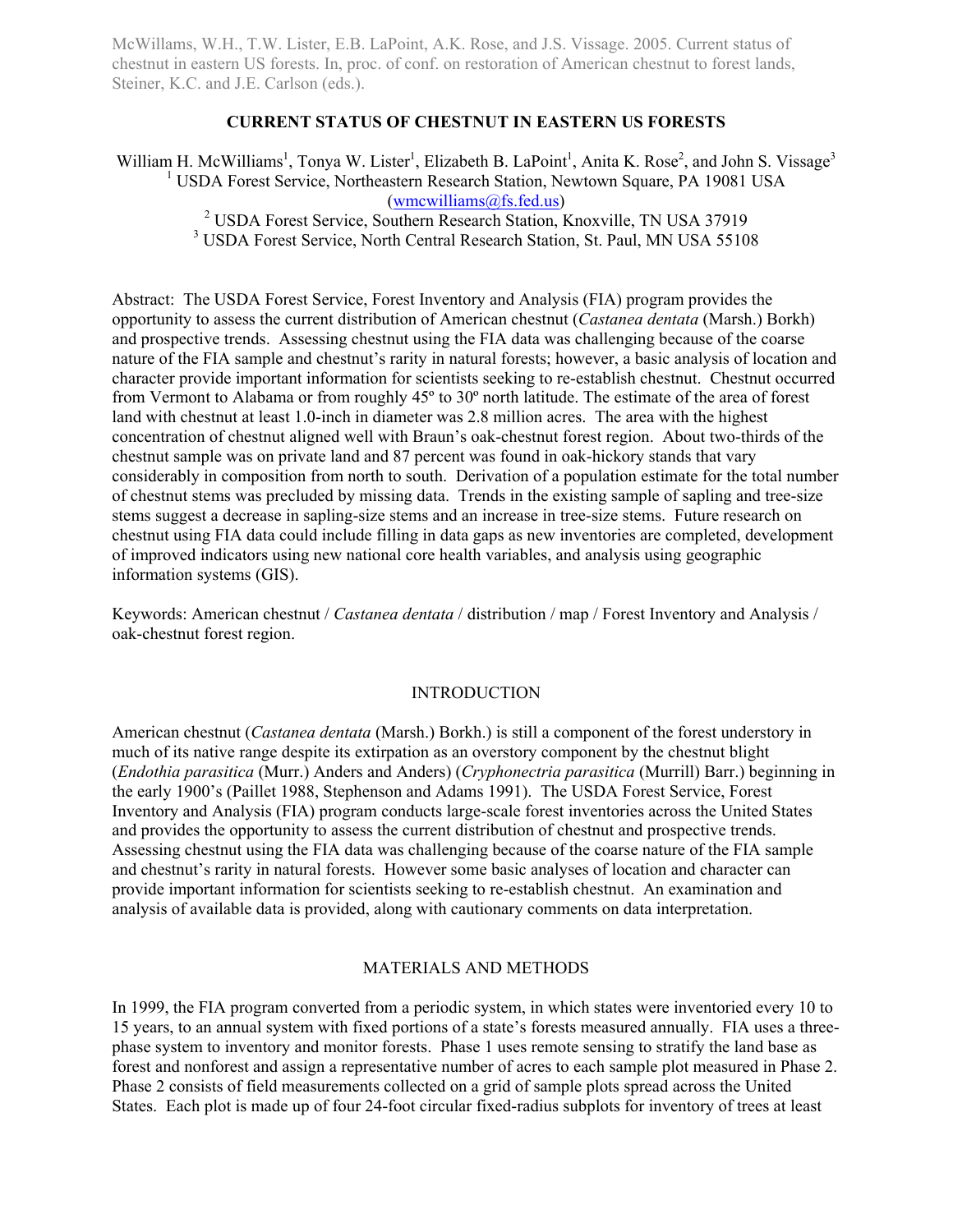5.0 inches in diameter. Trees less than 5.0 inches are inventoried on 6.8-foot circular fixed-radius microplots nested within each subplot. At each sample plot, a suite of plot and tree-level measurements are collected. Each Phase 2 plot represents about 6,000 acres, although some states have intensified sample grids. Phase 3 measurements are collected on a limited number of Phase 2 locations and include more detailed forest-health parameters, such as tree crown condition.

The Phase 2 sample data were used to identify locations where chestnut occurs and to characterize sites, stands, and tree sizes. Tree-size class provides a surrogate for age or stage of development. Seedlings are trees that are less than 1.0-inch in diameter and at least 0.5 and 1.0 feet in height for coniferous and deciduous species, respectively. Saplings range from 1.0 to 4.9 inches. Tree size is defined as 5.0 inches in diameter and larger. The population estimate of the total forest land acreage with chestnut is mentioned; however, it should be recognized that chestnut's occurrence is rare and discontinuous, so the accuracy and precision of population estimates and related findings are often low.

Other sampling issues associated with chestnut may affect estimates and conclusions. Misidentification can occur because of confusion with Asian chestnuts, cultivars, and similar species. Allegheny chinkapin (*Castanea pumila* (Mill.)) shares much of the current distribution and may have resulted in errors of inclusion. Also, when tallying clumps of seedlings of a single species, FIA crews usually record the most dominant stem. In some older inventories, chestnut may have been grouped into a nonspecific species code. In other cases, seedling tallies were limited to the four most dominant species and only collected if no larger trees occurred on the sample plot. The lack of seedling data for all states was the major limitation of the study. Other less significant factors include differing sample grids, plot designs, and methods of measuring snags among states and inventory dates.

Data were screened for obvious outliers. Less obvious or questionable plots were allowed to remain in the dataset, recognizing that the distribution maps based on these data may contain errors of inclusion or exclusion. Errors of exclusion are often known. For example, FIA field staff in Pennsylvania reported many sightings of chestnut in the vicinity of sample plots, but chestnut was not actually sampled.

Despite these difficulties, FIA data are the only source of consistently gathered sample data on the contemporary occurrence of chestnut throughout its original distribution. Maps of chestnut distribution and related stand characteristics provide useful information for scientists interested in location and extent. More specific local results are available through herbarium studies and other monitoring.

Sources of FIA data used to characterize chestnut came from all available digital data for the states within the natural range of chestnut prior to the blight (Little 1977). This included data from the older periodic inventories and the new annual inventories for states where chestnut appeared in the inventory (Table 1). The most current inventories occurred from 1991 to 2002 and previous inventories from 1980 to 1995. In some cases, only one inventory was available. In order to minimize the amount of error introduced, annual inventory data were used only if at least 50 percent of the sample plots in any given state had been measured. Although this allowed the most current data to be used, some imprecision was apparent in the results. Other source data are contained in the numerous state-level reports published by FIA since the 1930s, but documenting the significant post-blight decline of the early and mid-1900s went beyond the objectives of this study. As such, the analysis covered the current resource and the latest trend information available.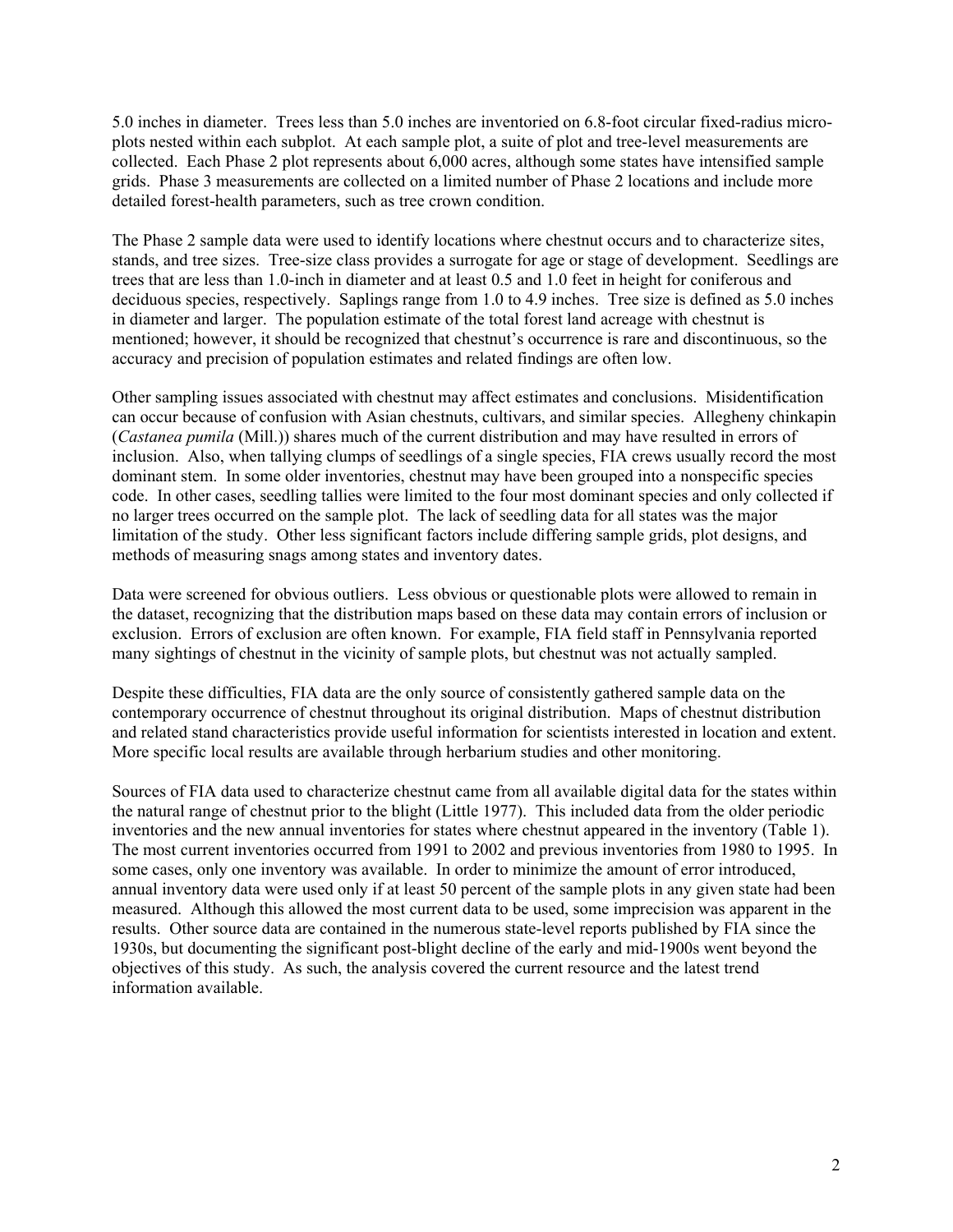|                 |      |                   |                                | -------------- Previous Inventory -------------- | ------------------- Current Inventory ------------------- |                   |                                |                                                          |
|-----------------|------|-------------------|--------------------------------|--------------------------------------------------|-----------------------------------------------------------|-------------------|--------------------------------|----------------------------------------------------------|
| <b>State</b>    | Year | Inventory<br>type | Number of<br>forested<br>plots | Number of<br>plots<br>with live<br>chestnut      | Year                                                      | Inventory<br>type | Number of<br>forested<br>plots | Number of<br>plots<br>with live<br>chestnut <sup>1</sup> |
| Alabama         | 1990 | Periodic          | 3923                           | 3                                                | 2000                                                      | Periodic          | 4421                           | 3                                                        |
| Connecticut     | 1985 | Periodic          | 215                            | $\overline{2}$                                   | 1998                                                      | Periodic          | 319                            | $\overline{2}$                                           |
| Georgia         | 1989 | Periodic          | 7713                           | $\overline{c}$                                   | 1997                                                      | Periodic          | 7272                           | $\overline{\mathcal{L}}$                                 |
| <b>Illinois</b> | 1985 | Periodic          | 1169                           | $\boldsymbol{0}$                                 | 1998                                                      | Periodic          | 1750                           | $\overline{c}$                                           |
| Indiana         | 1998 | Periodic          | 1605                           |                                                  | 1999-2002                                                 | Annual            | 738                            | $\theta$                                                 |
| Kentucky        | 1988 | Periodic          | 2005                           | 4                                                |                                                           |                   |                                |                                                          |
| Maine           | 1995 | Periodic          | 2733                           |                                                  | 1999-2002                                                 | Annual            | 2560                           | 0                                                        |
| Maryland        | 1986 | Periodic          | 716                            | 3                                                | 1999                                                      | Annual            | 562                            | 8                                                        |
| Massachusetts   | 1985 | Periodic          | 243                            | 1                                                | 1998                                                      | Periodic          | 583                            | 14                                                       |
| Michigan        | 1993 | Periodic          | 10849                          | 0                                                | 2000-2002                                                 | Annual            | 4200                           | 1                                                        |
| New Hampshire   | 1983 | Periodic          | 590                            | 4                                                | 1997                                                      | Periodic          | 853                            | 4                                                        |
| New Jersey      | 1987 | Periodic          | 254                            | $\overline{c}$                                   | 1999                                                      | Periodic          | 429                            | 4                                                        |
| New York        | 1993 | Periodic          | 3063                           | 14                                               |                                                           |                   |                                |                                                          |
| North Carolina  | 1984 | Periodic          | 5676                           | 37                                               | 1990                                                      | Periodic          | 5965                           | 31                                                       |
| Ohio            | 1993 | Periodic          | 1802                           | 1                                                |                                                           |                   |                                |                                                          |
| Pennsylvania    | 1989 | Periodic          | 3208                           | 53                                               | 2000-2002                                                 | Annual            | 1929                           | 19                                                       |
| Rhode Island    | 1985 | Periodic          | 61                             | 0                                                | 1998                                                      | Periodic          | 123                            | 6                                                        |
| South Carolina  | 1993 | Periodic          | 4563                           | 1                                                | 1999-2001                                                 | Annual            | 2815                           | $\boldsymbol{0}$                                         |
| Tennessee       | 1989 | Periodic          | 2315                           | 4                                                | 1999                                                      | Periodic          | 2838                           | 9                                                        |
| Virginia        | 1992 | Periodic          | 4424                           | 45                                               | 1998-2001                                                 | Annual            | 3169                           | 41                                                       |
| West Virginia   | 1989 | Periodic          | 2628                           | 11                                               | 2000                                                      | Periodic          | 2188                           | 21                                                       |

Table 1. Sources of FIA data used to characterize contemporary occurrence and distribution of American chestnut in the eastern United States.

<sup>1</sup> At least 1.0-inches in diameter.

#### RESULTS

# Current Distribution

Chestnut samples plots were found between about 45º and 30º north latitude, but 85 percent were between 41º and 35º north latitude. Figure 1 depicts sample plots where live or dead chestnut trees at least 1.0 inch diameter were present in any of the inventories since 1980. Plots containing only dead trees were included to provide the most inclusive range description possible. Chestnut occurred from Vermont to Alabama and from Illinois in the west to Maine in the east. It was native to Ontario also, but FIA data do not cover Canada.

The estimate of forest land area with live chestnut at least 1.0 inch in diameter is 2.8 million acres. This estimate is based on the most recent cycle of inventories. The FIA definition of forest land includes areas at least 1 acre in size, at least 10 percent stocked with trees (or has been in the past), in a strip at least 120 feet wide, and not characterized by land uses that inhibit normal forest regeneration and succession (such as mowing). As such, some land with chestnut trees in fencerows or other land with trees would be excluded. It should also be noted that the estimate of forest land with chestnut would be higher if seedlings were included in the analysis.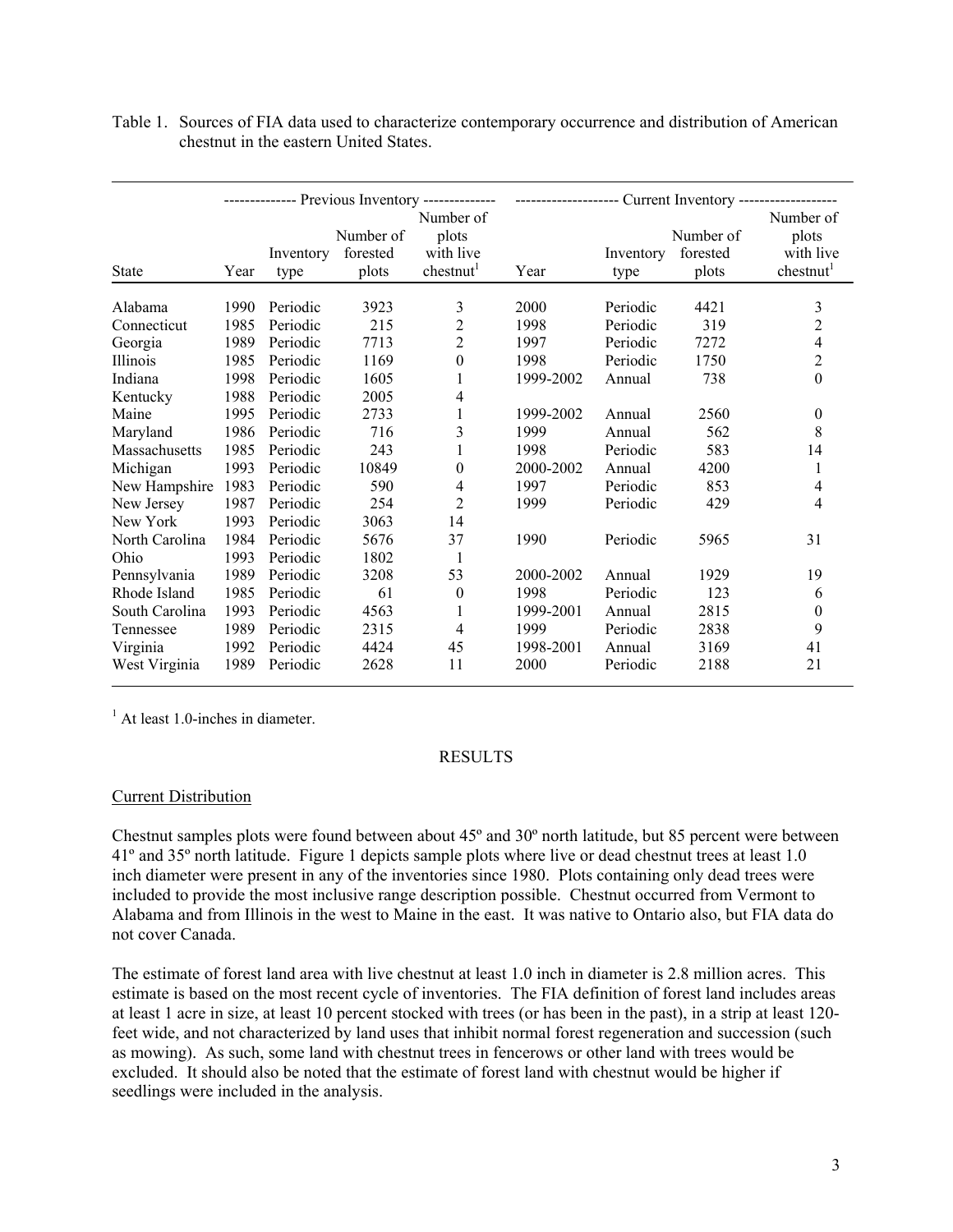

Figure 1. Distribution of FIA sample plots where live or dead American chestnut trees were found through inventories conducted since 1980. Shaded area represents the Oak-Chestnut Forest Region (Braun 1950).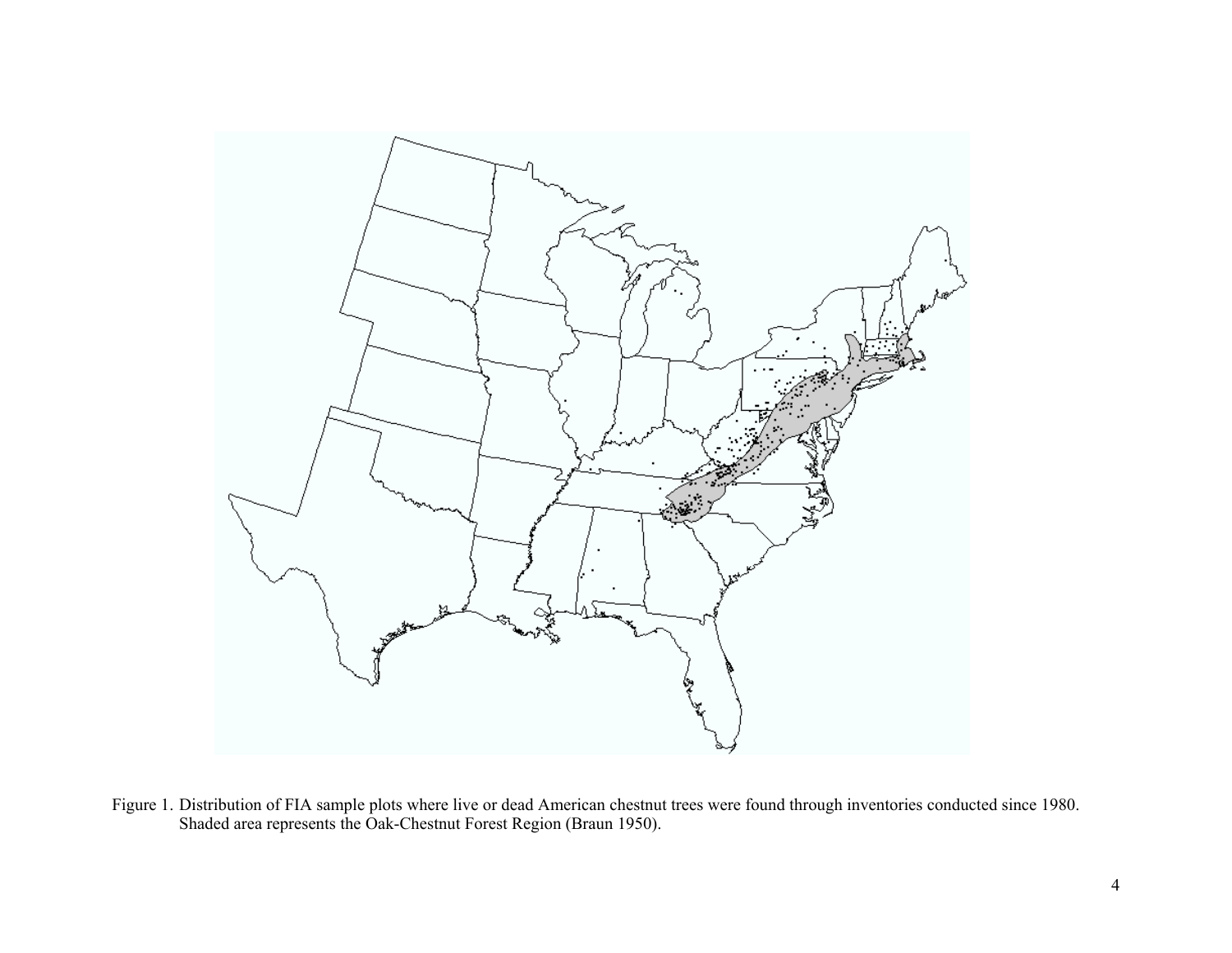The top six states by number of sample plots with live trees at least 1.0-inch are Pennsylvania (53), Virginia (45), North Carolina (37), West Virginia (21), Massachusetts (14), and New York (14). Note that this ranking is based on a sample slightly different than the one depicted in Figure 1; this ranking is based on the most recent full periodic inventory of each state to utilize the largest sample possible. As such, larger states have larger samples.

High concentrations of chestnut were found in southern New England (Fig. 2), Pennsylvania, West Virginia-Virginia-Maryland (Fig. 3), and east Tennessee and western North Carolina (Fig. 4). Figures 2 to 4 also show the distribution of samples by tree-size class. It is notable but not surprising that the current extent and abundance suggested by this somewhat fragmented picture aligns with Braun's (1950) oak-chestnut forest region and mixed Mesophytic region to the west.

### Site and Stand Characteristics

FIA site and stand data were used to characterize forest stands containing chestnut. The basic findings were similar to those of Braun (1950) who described the extent and abundance following the blight using existing reference sites and standing dead trees.

The contemporary chestnut population occurs across a range of slopes, but was rare on the steepest slopes (Table 2) and most common at elevations below 2000 feet. Chestnut was most prevalent on northeastfacing slopes, but was common on all aspects. About three-fourths of the chestnut occurred on mesic sites. It was also found on xeric sites. Chestnut was rare on very wet sites.

Forest resources in the eastern United States are primarily controlled by private forest landowners and stands containing chestnut are not an exception. Nearly 60 percent of the chestnut sample was on private land. The private owner group is a complex mix, from timber industry to small family owners. The National Forest System was the second most common owner with 25 percent of the total chestnut sample. The other public sample is incomplete because the existing sample excludes National Park Service land in the North Carolina portion of the Great Smoky Mountain Park and the Adirondack and Catskills State Parks in New York. New inventories will cover these lands in the future.

As was similarly found by Braun (1950), chestnut occurred most commonly in the oak-hickory foresttype group. The oak-hickory group covers a wide range of forest cover types, primarily of mixed-oak composition with varying proportions of other associates, such as yellow-poplar (*Liriodendron tulipifera* L.), hickory (*Carya* sp.), and other species depending on the region. More than 80 percent of the sample plots with chestnut were found in oak-dominated stands. Although found across the East, high concentrations of oak-dominated stands are very common in the Appalachian Mountains from central Pennsylvania to northern Alabama (McWilliams and others 2002).

In southern New England, chestnut occurs on glaciated soils with higher occurrence of red maple (*Acer rubrum* L.), sugar maple (*A. saccharum* Marsh.), beech (*Fagus grandifolia* Ehrh.), and white ash (*Fraxinus americana* L.) than regions to the south. The northern Ridge and Valley region of Pennsylvania is characterized by mixed-oak species with yellow-poplar and hickory being relatively rare. Yellow-poplar and hickory become more common in stands containing chestnut in the southern tier of Pennsylvania and the northern Blue Ridge areas of West Virginia and Virginia. Further south in the Southern Appalachians and Great Smoky Mountains, the number of associates increases. These differences in associates emphasize the high degree of species heterogeneity that exists throughout eastern North America.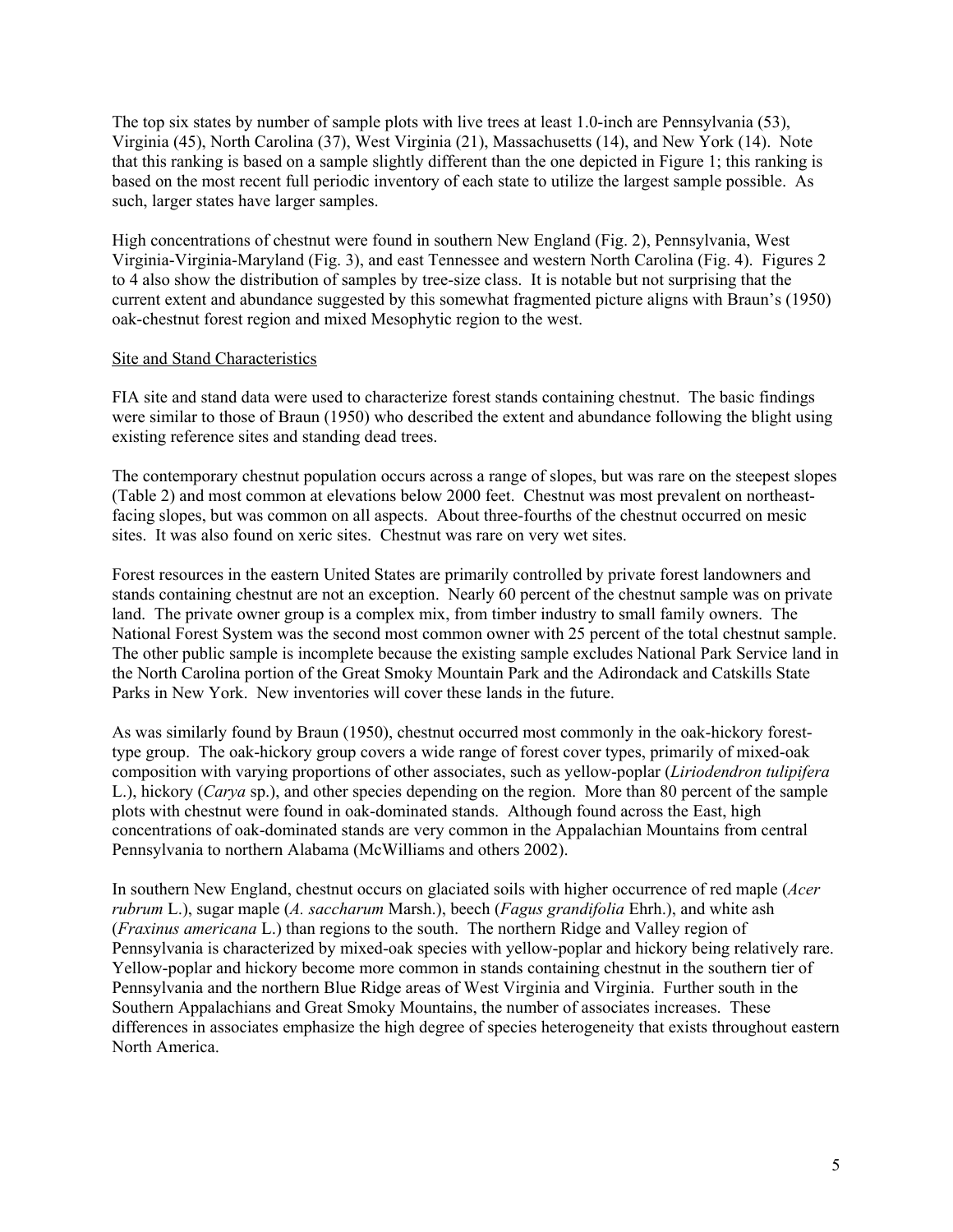

Figure 2. Distribution of live American chestnut showing chestnut plot density index and proportion of seedlings, saplings, and trees by county in Southern New England. [Note: Plot density index = number of plots with live chestnut/county area (sq. mi.) \* 1000].



Figure 3. Distribution of live American chestnut showing chestnut plot density index and proportion of seedlings, saplings, and trees by county in Pennsylvania, Maryland, West Virginia, and Virginia. No seedling data available for Virginia. [Note: Plot density index = number of plots with live chestnut/county area (sq. mi.) \* 1000].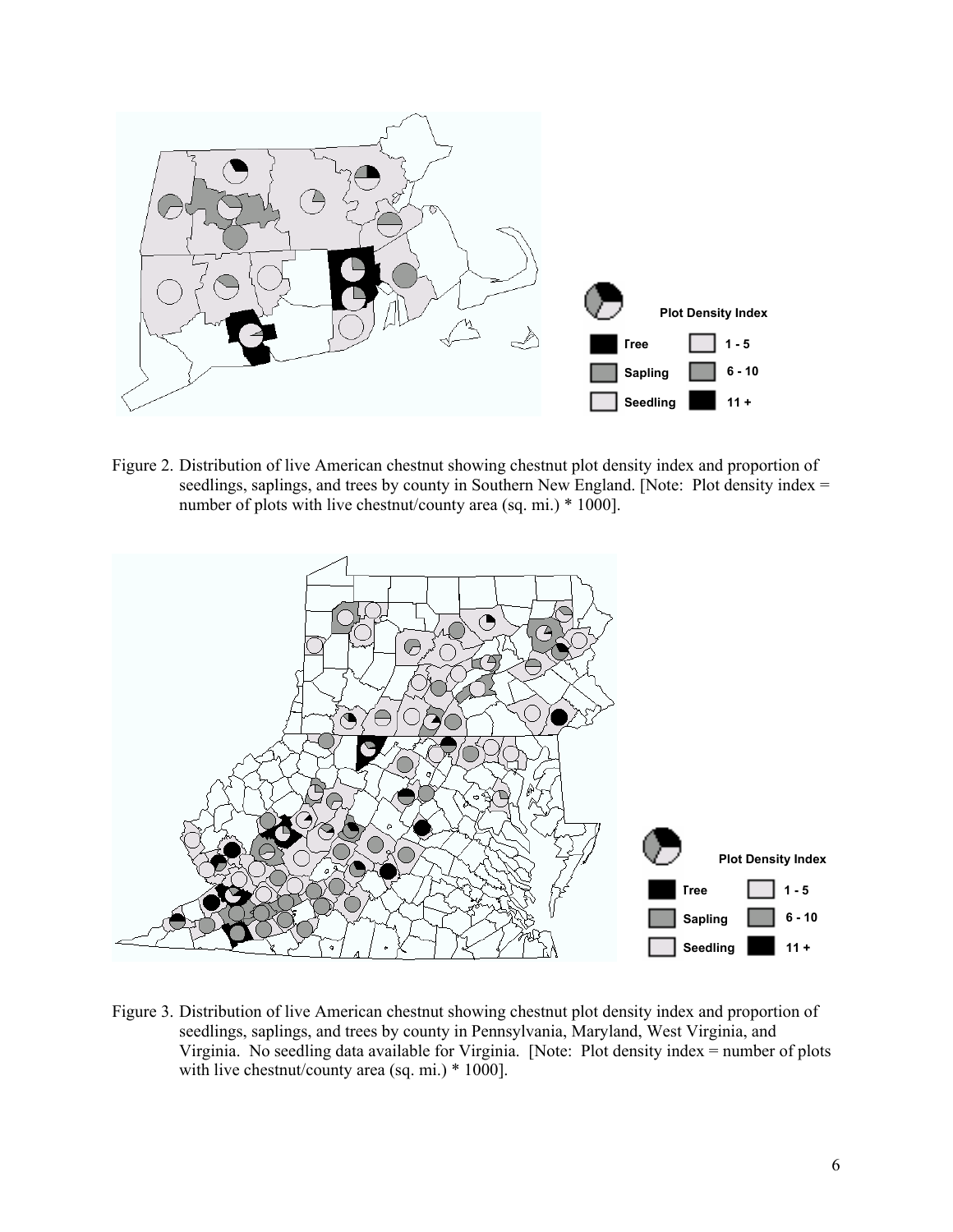

Figure 4. Distribution of live American chestnut showing chestnut plot density index and proportion of saplings and trees by county in east Tennessee and western North Carolina. [Note: Plot density index = number of plots with live chestnut/county area (sq. mi.) \* 1000].

The distribution of forest land containing chestnut by stand-size and stocking class was similar to the distribution for all forest land across its range. By stand-size class, the distribution was 60 percent sawtimber size, 28 percent mid-size, and 12 percent sapling-seedling size. Sawtimber stands are dominated by trees at least 9.0 and 11.0 inches in diameter for coniferous and deciduous species, respectively. Mid-size stands are dominated by trees at least 5.0-inches in diameter but smaller than sawtimber size. Sapling-seedling stands contain mostly trees less than 5.0 inches. Eighty-eight percent of the forest land with chestnut was in either medium (30-69 percent stocked) or fully (70-100 percent) stocked stands.

Large areas of eastern U.S. mountain and upland forests are evolving along similar compositional and structural trajectories. Stands containing chestnut are representative of these conditions. Dominant trends include forest land with increasing numbers of large-diameter trees, decreases in small to mid-range trees, mismatches between overstory and understory species composition, relatively few young sapling-seedling stands, and often, regeneration difficulties. Susceptibility to prominent pests, such as Asian long-horned beetle, elm-ash borer, and hemlock wooly adelgid threaten many of the canopy dominants that occur over significant areas. Future developments in these forests will affect chestnut's niche within natural and disturbed forest land.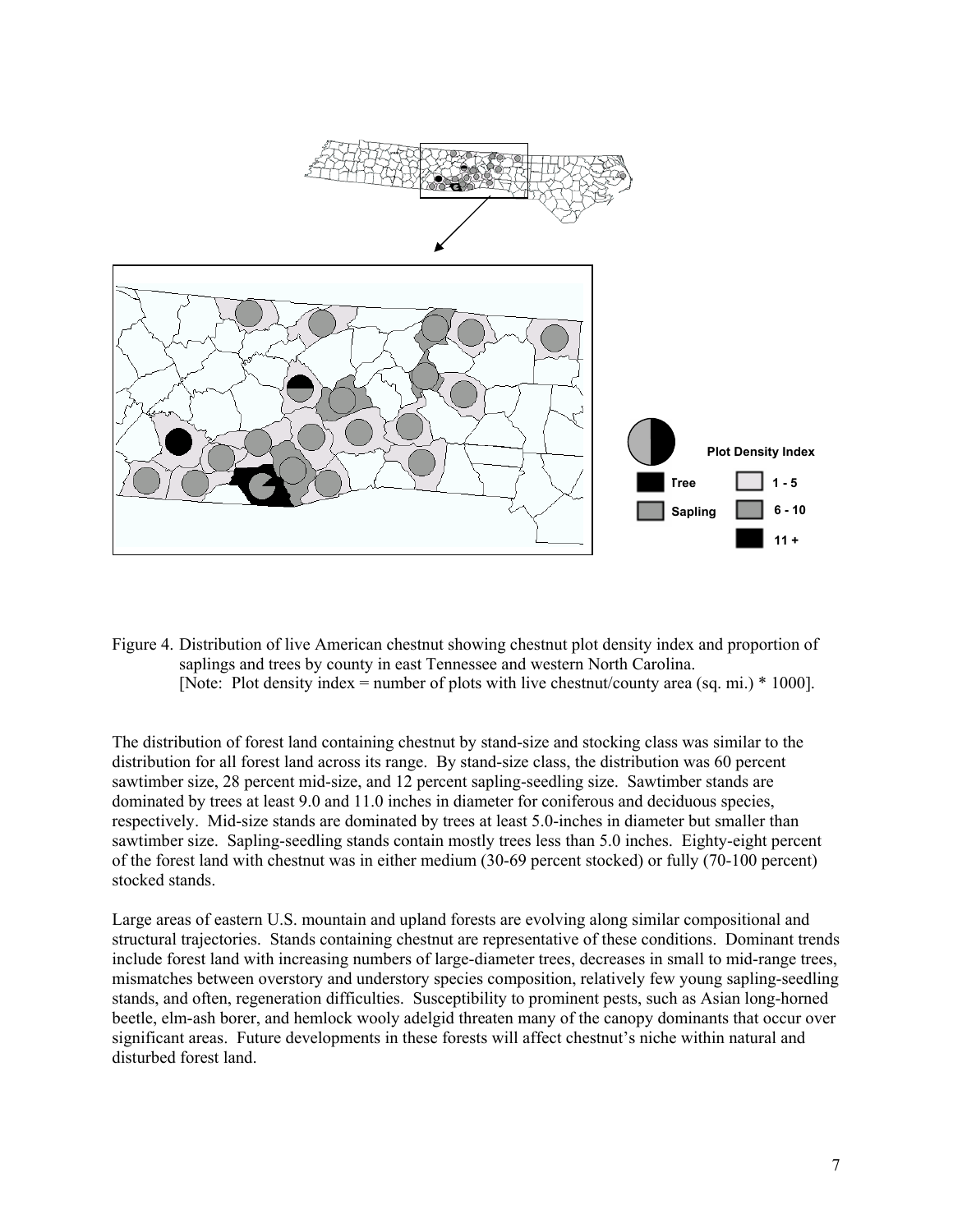| Table 2. Site and stand characteristics expressed as a percent of plots with live American chestnut |
|-----------------------------------------------------------------------------------------------------|
| (at least 1.0-inches in diameter) sampled in the most recent FIA inventories conducted in the       |
| eastern United States.                                                                              |

| --- Percent of Sample Plots ---                                                                  |                                                                |                                                                                                            |                                                                                                                                               |                   |                                                                                         |                                               |  |  |  |
|--------------------------------------------------------------------------------------------------|----------------------------------------------------------------|------------------------------------------------------------------------------------------------------------|-----------------------------------------------------------------------------------------------------------------------------------------------|-------------------|-----------------------------------------------------------------------------------------|-----------------------------------------------|--|--|--|
| <b>Slope</b>                                                                                     |                                                                | Elevation                                                                                                  |                                                                                                                                               |                   | <b>Aspect</b>                                                                           |                                               |  |  |  |
| $0 - 5\%$<br>$6 - 10%$<br>11-20%<br>21-30%<br>31-40%<br>41-50%<br>51-60%<br>$61 - 70%$<br>71-80% | 12<br>10<br>19<br>14<br>15<br>14<br>10<br>4<br>$\overline{2}$  | 500 <sup>'</sup><br>1000'<br>1500' 17<br>2000'<br>2500'<br>3000 <sup>'</sup><br>3500 <sup>'</sup><br>4000' | 8<br>38<br>-14<br>-11<br>6<br>6<br>1                                                                                                          |                   | NE<br><b>SE</b><br><b>SW</b><br>NW<br><b>Moisture Class</b><br>Hydric<br>Mesic<br>Xeric | 33<br>20<br>22<br>24<br>- trace -<br>73<br>27 |  |  |  |
| Ownership                                                                                        |                                                                |                                                                                                            |                                                                                                                                               | <b>Stand Size</b> |                                                                                         |                                               |  |  |  |
| <b>National Forest</b><br>Other Federal <sup>1</sup><br>Other Public<br>Private                  | 25<br>14<br>59                                                 | $\overline{2}$                                                                                             | Sapling-Seedling<br>Mid-size<br>Sawtimber                                                                                                     |                   |                                                                                         | 12<br>28<br>60                                |  |  |  |
|                                                                                                  | <b>Forest Type Grouping</b>                                    |                                                                                                            |                                                                                                                                               |                   | <b>Relative Stocking</b>                                                                |                                               |  |  |  |
| Spruce-Fir<br>Loblolly-Shortleaf<br>Oak-Pine<br>Oak-Hickory<br>Aspen-Birch                       | White Pine-Hemlock<br>Elm-Ash-Cottonwood<br>Northern Hardwoods |                                                                                                            | 2<br>Over $(>100\%)$<br>Full (70-100%)<br>-trace-<br>Medium (30-69%)<br>$\overline{2}$<br>5<br>Low $(< 30\%)$<br>84<br>$\mathbf{1}$<br>6<br>1 |                   |                                                                                         | 8<br>55<br>33<br>3                            |  |  |  |

<sup>1</sup> The Other Federal ownership excludes forest land with chestnut in the Great Smoky Mountain National Park and the Adirondack and Catskills State Parks.

#### Numbers of Stems

Derivation of a population estimate for the total number of chestnut stems was precluded by some missing information for seedlings. However, an examination of the existing sample of sapling and treesize stems suggests a decrease in sapling-size stems and an increase in tree-size stems over the two most recent inventory cycles. It is unfortunate that the seedling sample was incomplete because structural trends are not completely discernable. The critical question is what degree the seedling/sprout resource is changing. This resource represents recruitment of future chestnut stems. While the increase in tree-size stems is encouraging in terms of viability, the long-term sustainability of chestnut depends on recruitment of chestnut stems.